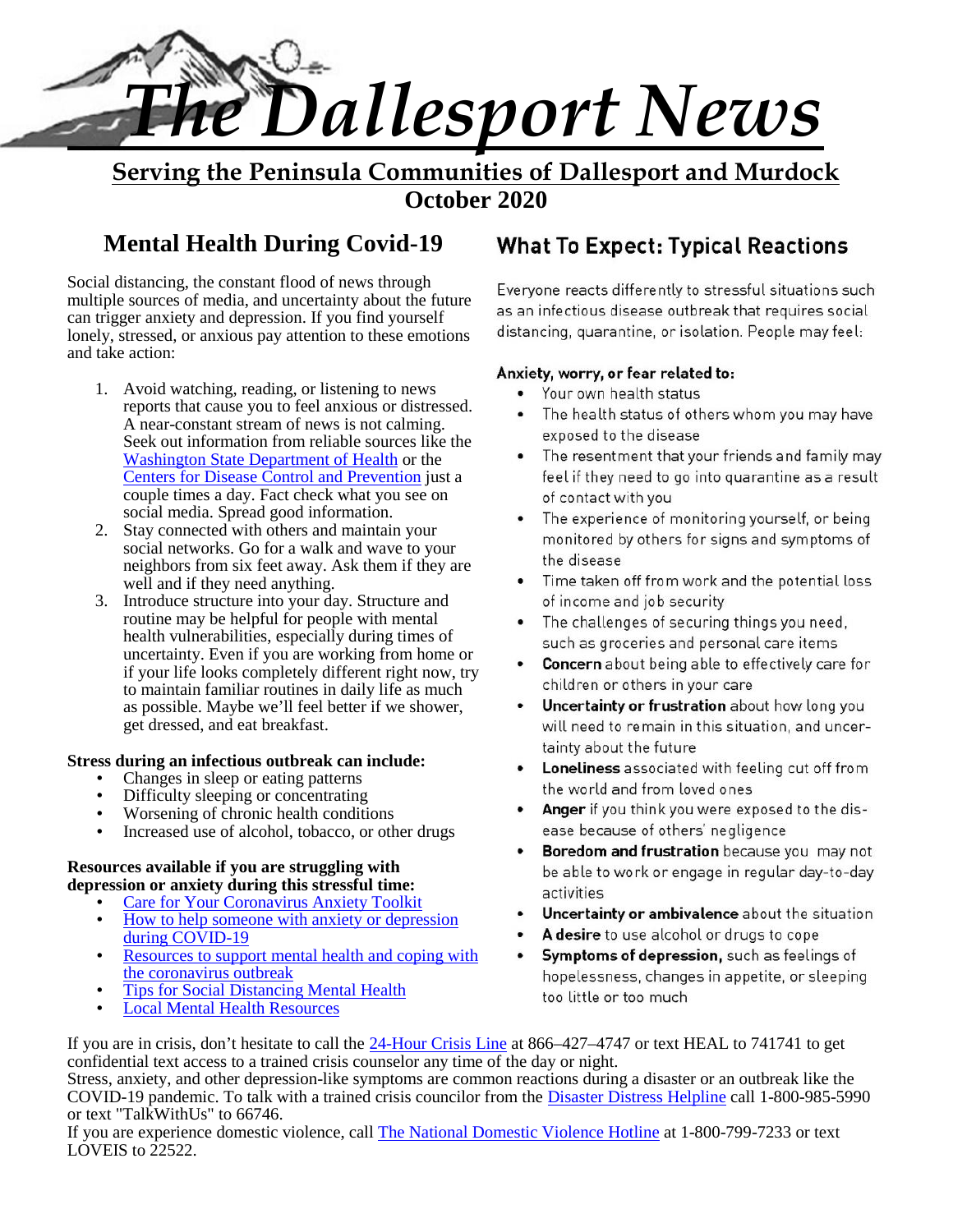## **Utility Assistance**

Throughout the coronavirus pandemic, millions of Americans have relied on emergency orders put in place by state and local governments that bar utility companies from shutting off services such as gas, electricity and water.

such as gas, electricity and water.<br>However, many of these orders will soon Comm expire, leaving 34.5 million households without shutoff protections.

KPUD is ready, willing and able to work out a payment arrangement if you are behind. Below is a link to help explain what is available for assistance and options.

http://www.klickitatpud.com/yourPUD/c ovid-19

WAGAP can help.

Home Energy Assistance is available to<br>by-income families, disabled low-income individuals, seniors on low and fixed incomes, and residents that are in danger of losing their heat source. Assistance can be provided for almost any heating source, including electricity, natural gas, propane and wood.

https://www.wagap.org/ **Home Energy Assistance**

Call the WAGAP Main Office: (509) 493-2662

*Toll Free:* (800) 755-1192

**If you are struggling to pay your energy, water or telephone bills, contact KPUD directly to ask about bill assistance programs.** Only 1% of eligible households take advantage of these programs.

You may also qualify for assistance through the Low Income Home Energy Assistance Program (LIHEAP), which is a federal program for low-income families that helps with energy bills. While income eligibility requirements vary by state, generally a four-person household earning less than \$36,400 qualifies. You can call the National Energy Assistance Referral (NEAR) hotline toll-free at 1-866-674-6327 to get information on where to apply for LIHEAP.

The federally funded program man design Temporary Assistance for Needy Center Families (TANF) can help with basic assistance as well as expenses related to housing, food, child care and job training. Each state runs its TANF program differently, but you can look up each program by state.

If you're struggling to pay your phone bill, the Federal Communications Commission has a program called Lifeline that provides discounted landline or cell phone service to low-income families.

"There are so many people who have lost parts of their income or all their income," Thomas says, which makes the number of customers at risk for getting their utilities cut off that much higher right now.

## **Historic Walking Tour Brochure**

Dalles Area Chamber of Commerce along with many community partners is proud to announce the completion and distribution of the Historic Walking Tour Brochure.

The Historic Walking Tour Brochure focuses on The Dalles as a historic HUB for trade and travel. Guests can take a self-guided tour of the Historic Downtown The Dalles area and learn history about the historic buildings that fill our downtown. The brochure features nine historic trails. It is the hope of all the partners in this project, that the brochure will help visitors and locals reconnect with the rich history of our area and the importance of preserving it. In conjunction, The Historic Landmarks Commission developed an APP that is a digital self-guided tour of our historic landmarks, that you can access on a handheld device or a smart phone.

Through a grant from Oregon Community Fund of \$3500 and a matching fund from The Dalles Area Chamber of Commerce, this project was created and produced. The Dalles Area Chamber wants to thank all our local historians that brought this brochure to life. We would like to expressly thank Sandy Bisset, Mary Davis, Carolyn Wood, and Susan Buce for their extensive knowledge and understanding of our local history. These historians have a passion for documenting and preserving local history and have a tenacity to get the most current and accurate information.

This project would not have been possible without the cooperation and  $\mathbf{Q}_{\text{N}_{\text{A}}}^{\text{D}}$ collaboration of many community  $\mathbb{R}^{\text{eq}}$ partners including The Dalles Area Chamber of Commerce, The Original Wasco County Courthouse, The Dalles Mainstreet, Christopher Bolton (trails map design), Columbia Gorge Discovery Center, City of The Dalles Planning Department & Historic Landmarks Commission, Fort Dalles Museum, Platinum Marketing and Bohn's Printing. Thank you all for your hard work on this community project.

You can pick up a Historic Walking Tour brochure at The Dalles Area Chamber of Commerce. A PDF of the Historic Walking Tour brochure can be found here.

https://files.constantcontact.com/3feabc6 b001/e220c18e-320d-48bd-8053- 23be65ae2963.pdf

## **Klickitat County Extends Burn Bans**

Klickitat County has extended its burn bans to **October 15 in burn ban zones 2** and 3 in the central and west part of the county, and to October 31 in the easternmost zone 1. The dividing line for between zone 1 and 2 is the eastern Klickitat County Fire District 7 boundary. The burn bans had been set to expire at the end of September.

## **Online Library Programs**

https://fvrl.librarymarket.com/events/upc oming?keywords=&library\_branch%5B 88%5D=88&library\_branch%5B80%5D =80&library\_branch%5B434%5D=434 &submit=Apply&form\_build\_id=form- Q7YQ4mO3e4UC0brAifet\_qp2qGUTY WU9H\_4qRc5qocE&form\_id=lc\_calend ar\_upcoming\_form

#### **Klindt's Bookstore**

541-296-3355

315 E. 2nd Street, The Dalles Hours: Mon. – Sat.8:00 am– 6:00 pm

Sundays 11:00 am - 4:00 pm **The Dalles/Wasco County Public**

**Library** 541-296-2815

wascocountylibrary.com

722 Court Street, The Dalles **HOURS:**

Monday-Thursday 10 a.m. to 8:30 p.m. Friday-Saturday: 10 a.m. to 6 p.m. Closed Sunday

*\*FREE wireless Internet access* inside the library and on library grounds. **White Salmon Valley Community Library** 509-493-1132 - Town & Country Sq. White Salmon

Open Tuesdays 10:00 am - 8:00 pm Wed.-Sat. 10:00 am - 6:00 pm

#### *\*FREE wireless Internet access* **Goldendale Community Library** (509) 773-4487

131 West Burgen Street

Goldendale,

Open M Tu Th F Sat 10am-6:00pm and 10 to 8 on Wednesdays

#### **Bookmobile**

Fort Vancouver Regional Library 1-888-546-2707

The Library Bookmobile

#### **Winter Schedule Wednesdays Cancelled**

\*Lyle Merc. 9:30-10:15

\*Book return available at this location Lyle Community School 10:30-12:30 Dallesport Church of Christ…1:45–3:00

A map of all FVRLibraries' bookmobile stops as well as printable

schedules can be found at http://www.fvrl.org/bookmobiles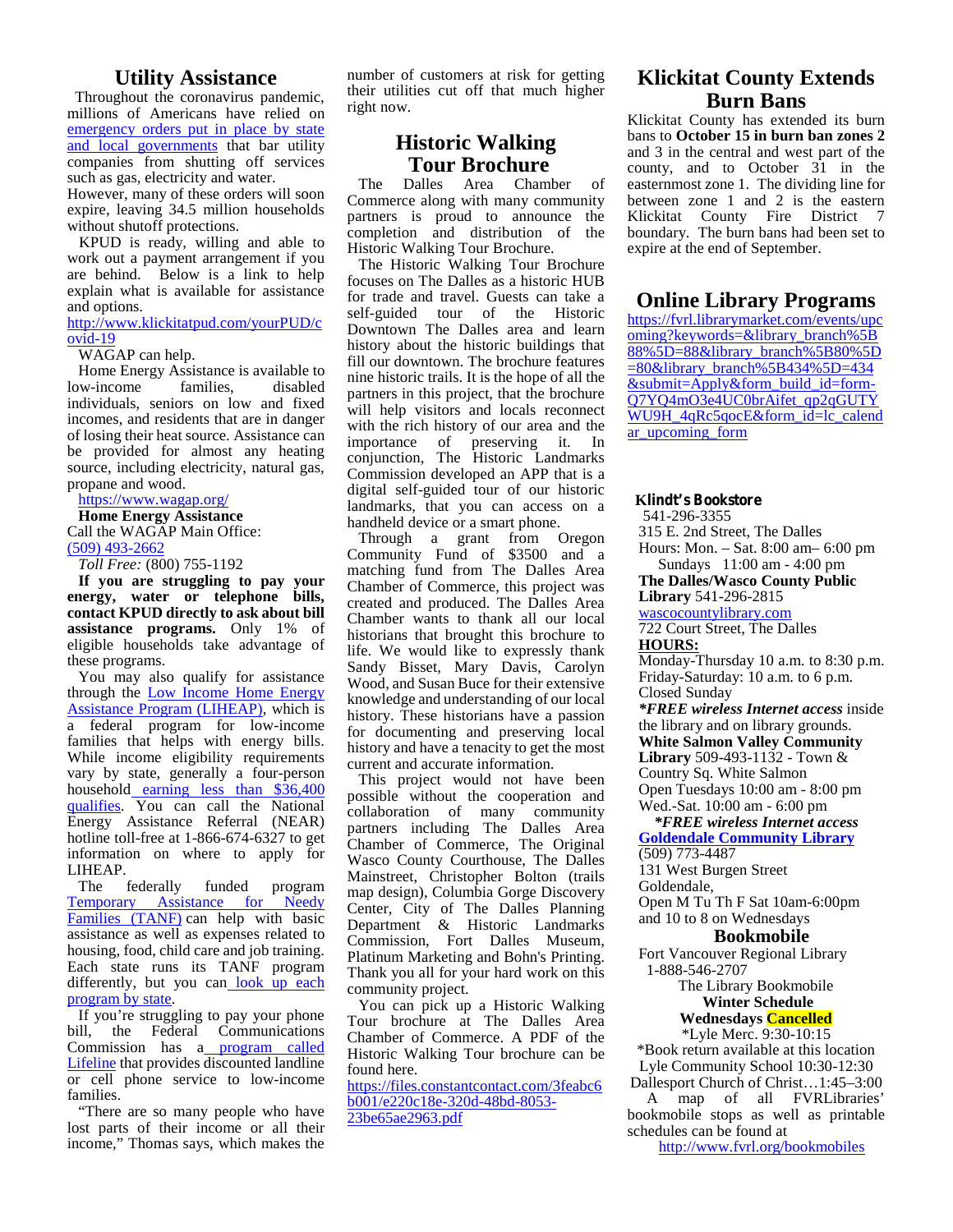### **Robert Duane Eiesland**,

age 84, died at a care facility in Hood of arrangements.

## **Visit the Washington election website to check your voter registration**

https://voter.votewa.gov/WhereToVote .aspx

## **Skyline levy on ballot**

Jacob Bertram Columbia Gorge News

Voters will be deciding once again whether to increase the maximum amount Presidential Hospital District No. 2, consisting of Skyline Health's facilities, can levy at the General Election in November. According to the proposition filed with the Klickitat County Auditor, it would further fund upgrades to Skyline Health's infrastructure, equipment, and services if approved by voters. The proposal is identical to the one which failed by a slim margin in the election last year.

The bid proposes a lift on maximum allowable property taxes levied by the district in 2021, from \$.30 per \$1,000 of assessed value, to \$.68 per \$1,000 of assessed value. For a house in the district with an assessed value of \$350,000, the levy increase of approximately \$0.38 per \$1,000 of assessed value would result in an estimated increase of \$133 annually. The proposed 2021 levy amount would be used for the purpose of computing the limitations for levies in years following, according to the proposition document. The levy increase would raise around \$500,000 for maintenance and operations of the hospital district, according to Skyline Health CEO Robb Kimmes.

## **Emergency Notifications**

To sign up for emergency notifications, just click on the link below, then click on the red telephone icon on the right. You will be taken to the sign-up page. Emergency notifications can come both by text and phone call, and you can sign up for each.

http://www.klickitatcounty.org/249/Emerge ncy-Management **Klickitat County Public Health http://klickitatcounty.org/1187/COVID-19**

## **Dallesport Water District**

P.O. Box 131 Dallesport, WA 98617 If you have any questions regarding your water system, please feel free to contact<br>Council

River, Ore., on Sept. 17, 2020. Spencer, thru Thurs. Dallesport Water District On-Libby and Powell Funeral Home is in care | Call After Hours Phone: 541-980-6756. Dallesport Water District Office: 541- 980-6514 dallesportwater@gmail.com Office Phone Hours: 8 AM to 3 PM Mon. Monthly meetings are held on the  $3<sup>rd</sup>$ <br>Tuesday of every month at 6:30 PM via WEBEX by Cisco

## www.dallesportwater.org **next meeting October 20, 2020**

**@ 6:30 PM**

## **Dallesport Area** distributing **Volunteer Earns President's Volunteer Service Award**

Dallesport area volunteer, **Lora Helmer,** has been recognized by the U.S. Administration and humanitarian organization ShelterBox USA with the President's Volunteer Service Award for her efforts in 2019 to provide emergency shelter and supplies to people who have lost their homes to natural disaster or fled because of civil conflict.

With help from Helmer's efforts of raising awareness and funds for ShelterBox, the organization provided shelter and life-saving supplies to more than 145,000 people in 11 countries, including Paraguay after severe flooding, Malawi after Cylone Idai, Syria to support families affected by conflict, and many others.

"The lifesaving work of ShelterBox is only possible because of our inspiring volunteers like Lora Helmer, whose service in their communities is ensuring families made homeless by disaster and conflict situations have access to essential shelter and supplies." said Kerri Murray, President of ShelterBox USA. "This distinction truly sets her apart as someone committed to serving others and making the world a better place."

ShelterBox provides humanitarian aid in the form of family-sized tents and essential tools to start repairing and rebuilding homes. Additionally, the organization's kits and boxes contain items that help transform shelter into a home, like cooking sets, solar lights, blankets, water filtration, and mosquito nets. More than shelter, these items enable families to recovery following disaster, providing a way to keep communities and families together and allowing them the space to focus on the future.

The President's Volunteer Service Award is a special recognition presented on behalf of President Trump. The award is part of a national recognition program created in 2003 through the President's on Service and Civic Participation for individuals of all ages

who contribute a significant amount of time to volunteer activities.

To volunteer, fundraise, or make a donation, visit www.shelterboxusa.org or call (805) 608-2400. Legacy giving and corporate giving options are available as well. ShelterBox USA is a 4-Star rated charity by Charity Navigator and has Platinum status from GuideStar.

## **Good Food Pantry News**

The Lyle Good Food Pantry will be the first and third Wednesdays in **October 7th and the 21st** at the usual hours of 11-1 and 4-6pm at our home in the Lyle Community Center. For those of you who need a little help right now, it's an easy process. There is just a little paper work the first time through to receive a card to bring with you in the future. It entitles you to one pick up a month plus an emergency box during the month as needed. Please wear your masks to keep everyone safe in this pandemic! We also have masks for you and your family as well as a limited number of KN95 masks which were helpful during our smoky skies.

We are grateful for all our local donations last month. Thank you to those who shared their garden, orchard and egg overabundance. We are actively looking for food (or money) donations for the month of October and beyond. Our goal is that no one (or our much loved pets in our community) goes hungry. We also love any extras you might want to share right now, including checks, canned food, pet food, that extra toilet paper you don't know what to do with  $\odot$  and of course our most desired healthy fresh. You can bring it by on days we are open or we can arrange a pickup. You can always call and leave a message on our phone 509-281- 0994. To donate money, please make checks payable to WAGAP with "Good Food Pantry'" indicated on the memo line. Any donations made to Lyle Good Food Pantry are for the exclusive use of our neighborhood pantry.

A special shout out to the father /daughter team of West Balch Ranch for the donation of braising greens, pears and others good food and to Ethel H. who donated dozens and dozens of fresh of eggs. If your girls are over producing, please think of us! We can arrange for masked volunteers to make pick-ups or help you harvest! We are also tax deductible!

If you are Facebook users, we. ow have a Facebook Page, you can see pictures and pantry news. We encourage you to share your pictures, recipes and ideas. It's another way to share Good Food News. Spread the word!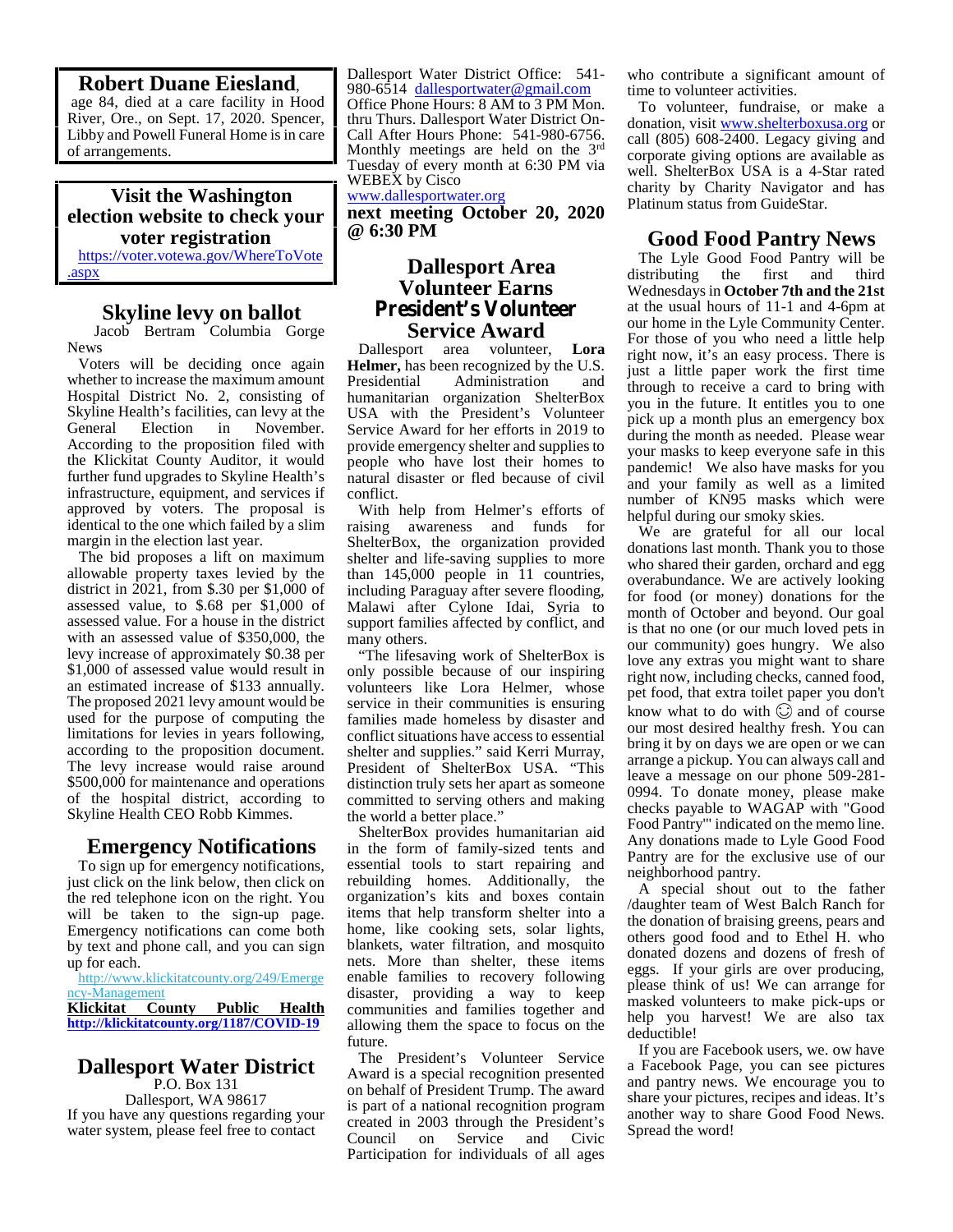## **Columbia Gorge Regional Airport Is Taking Off**

#### By Tom Peterson

Millions of dollars have been poured into the airstrip during the past year as aircraft traffic is on an upswing.

"It's been a crazy year, but it's been fun to be a part of," said Airport Manager Aryn Rasmussen, 31.

The Airport has tripled its fueling capacity with the addition of 24,000 gallons of tank capacity for Jet A fuel meant for gas-turbine engines - jets and turbo-prop helicopters.

Columbia Gorge Regional Airport Manager Aryn Rasmussen

"We saw almost a doubling in the umber of aircraft coming in," number of aircraft coming in," through Rasmussen said." That's based on Jet A Fuel. We doubled the amount sold."

Year to date, the airport has sold 10,000 gallons more than in the best year we have on record," she said.

#### **So what?**

It may be pointing to more jobs, greater need for housing, even a heavy building season for our region. Economists point to airports as an indicator of economic activity for a region. Airport construction or expansion is seen as a policy lever to boost cities, regions and national economies, and an inadequate airline service an obstacle to local economic recently development, according to the Spatial Economics Research Centre's Airports, Market Access and Local Economic Performance: Evidence from China, Feb. 2017.

#### **So Who's Coming?**

Rasmussen said the general breakdown is:

60 percent of air traffic is for those seeking recreation - people coming to fish or windsurf, etc.

20 percent to 25 percent is military. She noted that they have been getting many more helicopters from Fort Lewis near Tacoma - a joint base for the Army and Air Force.

The Remaining 15% to 20% percent is corporate traffic

Each category has increased, and more private flights are occurring as people choose to avoid risking exposure to the Corona virus on a commercial flight.

Corporations such as Google, Cardinal Glass, car dealerships, Home Depot and Coastal Farm and Ranch are coming into the airport.

The airport added 24,000 gallons of fueling capacity this year, and have since seen a large increase in JET A fuel sales for jets and turbo-prop helicopters. The new tanks can also pump twice as fast, providing more efficient service. That's important when multiple craft need fueling.

The airport added 24,000 gallons of fueling capacity this year, and have since seen a large increase in JET A fuel sales for jets and turbo-prop helicopters. The new tanks can also pump twice as fast, providing more efficient service. That's important when multiple craft need fueling.

The airport added a 5,000 gallon refueling truck to better service aircraft. **Jet Heavy**

Crestline Construction recently finished a \$2million-paving project at the airport a Federal Aviation Administration grant.

It was half of the airport's apron parking space. And this was a major overhaul construction workers took the area down to the subsurface adding heavier rock and gravel before rolling asphalt.

"We are experiencing a lot more jet traffic, "Rasmussen said.

Smaller jets, like the Gulfstream G650, are heavier - weighing in at around 54,000 pounds. Stronger apron equals more room for heavier aircraft for both corporate and military.

Location of tarmac improvements completed by Crestline Construction. The work was made possible with a Federal Aviation Administration Grant of about \$2 million. Courtesy Columbia Gorge Regional Airport Facebook

Location of tarmac improvements completed by Crestline Construction. The work was made possible with a Federal Aviation Administration Grant of about \$2 million. Courtesy Columbia Gorge Regional Airport Facebook

#### **Tac Aero Expansion**

Tac Aero, which provides fueling and aviation services at the airport, recently completed construction of a 6,400-square foot hangar and added tens of thousands of square feet of concrete tarmac. Tac Aero's Jeff Renard said the hangar has already been leased to the US Forrest Service. Two additional hangars, at the same size, are also close to completion, he said, noting COVID-19 delays slowed the process. The space will be used for maintenance and avionics. The company has easily put more than \$1 million into the development.

#### **Waiting List**

Rasmussen said the airport currently had a waiting list for pilots seeking storage for their planes.

A waiting list also exists at the Hood River Airport, she said.

"We're trying to figure out how to build more," she said. The airport is currently home to 50 private planes leasing hangar space.

#### **Educate to Generate**

The airport intends to partner with Columbia Gorge Community College in its skills center program. The airport has submitted a \$3-million-dollar grant request to the US Department of Commerce's Economic Development Administration (EDA) to build a training hangar.

"We are passionate to work with the college and to get that going," she said, noting the college is working on the curriculum.

Half of the hangar could be leased out, and the grant would allow for extending additional utilities to open up four more aviation lots at the airport.

"We expect to hear back from EDA in the next few months," she said.

Cascade Cherry Growers

Cascade Cherry Growers in partnership with Pacific Coast Cherry Packers and sales marketer Sage Fruit Company invested more than \$4 million into a cherry hydro-cooler and cold storage at the airport. They had the facility up and running this season. The company does not utilize air services - they truck cherries to Wapato, Wash. But it's still good business for the airport and the local economy. The airport receives \$450 per acre of leased land. Dozens of contractors were employed to build the facility, and Cascade employs several at the cooler during harvest.

#### **Room to Grow**

That's just the tip of the iceberg. The Airport has 35 acres that are ready for development and another 100 acres of raw land that can be developed in the future.

#### **Background**

The airport is located near Dallesport. The airport is jointly owned by the city of The Dalles and Klickitat County and is managed via contract with Aryn and David Rasmussen.

In addition to Tac Aero, Airport tenants include Life Flight, and the Department of Natural Resources (DNR). Life Flight, an air ambulance service, offers the use of air transportation via airplane or helicopter to move patients to and from healthcare facilities and accident scenes. DNR provides a base to house firefighting aircraft and personnel during the area's peak firefighting season.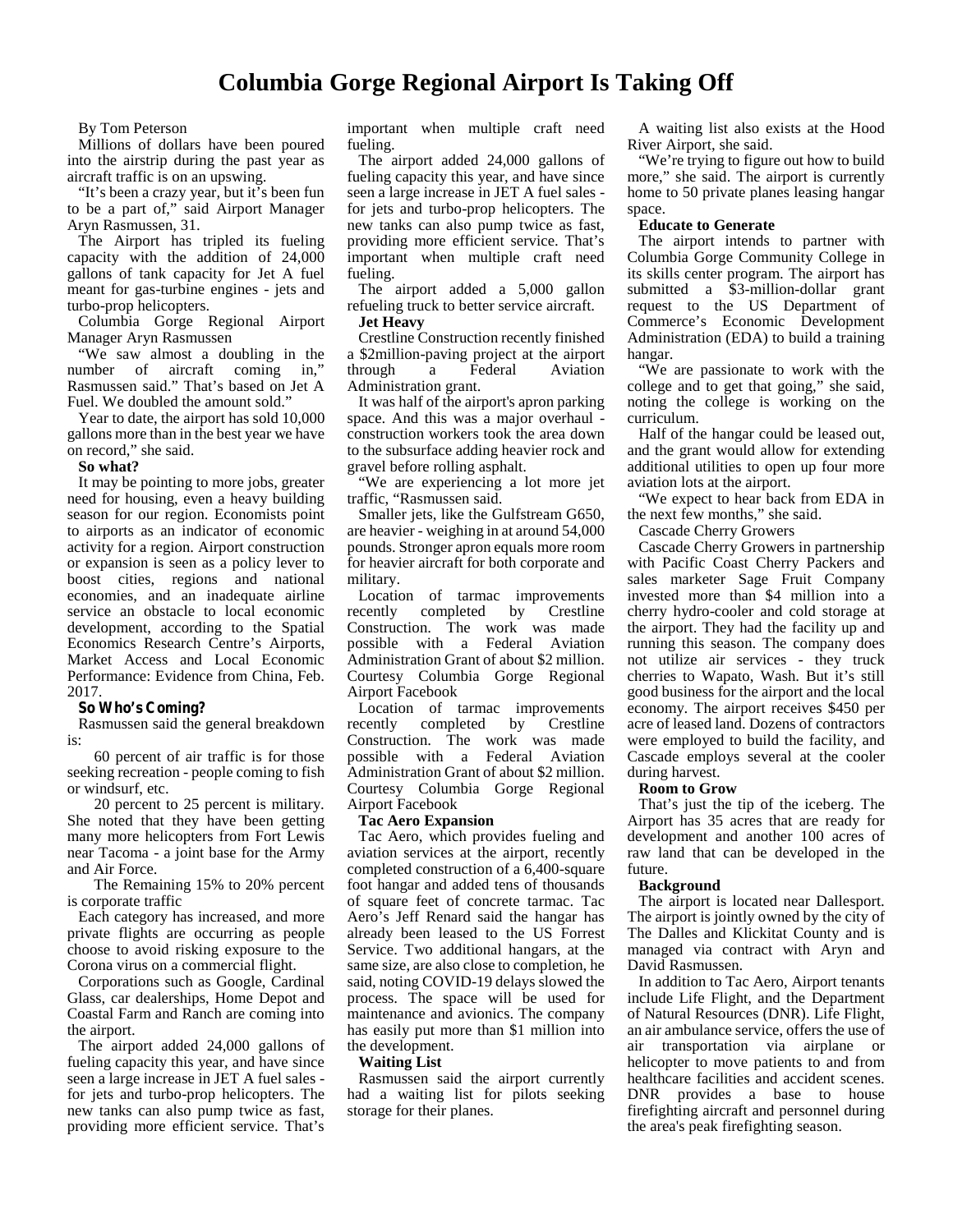# LYLE SCHOOL DISTRICT #406 \$

## **Rural Remote Learning, Lyle Style**

In March, 2020, COVID-19 closed schools across the state. School districts statewide – from Lyle to Vancouver to Tacoma – found that the only available way to provide all students an equal opportunity to learn was to send home paper homework packets and provide instruction by phone or online Zoom meetings.

In this wired age, why paper packets? Not all students had suitable computer devices or Internet access. But - not happy to go into the following year with paper packets as the only option if schools were forced to continue remote education – Lyle Schools' reopening team looked into other options.

So, when, on September 14, 2020-- less than a week after the start of the school year -- wildfire smoke led to a temporary halt in

Lyle Community Schools Board of Directors Member Nick Fitzsimmons has<br>resigned his board appointment, resigned his board appointment, effectively immediately. Chairperson Traci Waddington acknowledged the resignation at the September 24 regular board meeting and the board announced qu<br>its intention to seek a replacement 1. its intention to seek a replacement immediately.

Per board policy and procedure 1114, all citizens may nominate candidates for the position. Nominees must be registered voters and can reside anywhere within the Lyle School District limits, as this is one of two at-large positions on the board. When a nomination is received, the district will reach out and invite the nominee to apply.

**Candidates are welcome to self- nominate** by applying on the district webpage beginning September 25, 2020. all in-person instruction in Klickitat County schools, Lyle School teachers were able to pivot to all-remote instruction with less than 24 hours' notice. That's because, using CARES Act funding, the district had purchased a laptop computer for each student and a smart board for each classroom, and provided training for teachers in effective remote instruction.

With adequate Internet, Lyle's students can participate in class remotely, in real time, interacting with the teacher and other students.

To improve the Internet connection for nearly 20 families in Lyle and Dallesport, the district has also purchased hotspots that will provide the bandwidth needed for multiple students in the family to participate in their individual classes at the same time. For those students who can't get sufficient bandwidth, even with a hotspot, the district has prioritized making sure they have at least two days on site each week, along with assignments and instruction saved to a thumbdrive.

Although high-speed Internet hasn't reached all corners of the country, Lyle School District has developed an elegant and comprehensive plan for continuing education for its students when they must remain at home, whether because of an increase in COVID-19 cases, wildfire smoke or whatever else 2020 throws our way.

## **Candidates for Lyle School Board Opening Sought**

Or,

email deb.stenberg@lyleschools.org and provide the following information: First and last name; address (both street and mailing); telephone number; email address; and provide responses to these questions:

Are you a registered voter living within the school district boundaries?

**2.** Why are you interested in serving on the Lyle School Board?

**3.** Are there any obstacles that would prevent you from attending at least one monthly evening meeting and occasional special meetings, as needed?

**The application deadline is October 16, 2020.**

The board will interview the first round of applicants/nominees at the next regularly scheduled board meeting, Wednesday, October 28, at 6 p.m.

Depending on the status of the governor's orders regarding the open public meetings act provisions, the meeting may be held by Zoom.

Please go to the school district website, www.lyleschools.org, for more information and a nomination/application form.

The remaining board members are charged with selecting an individual within 90 days to fill the seat through the remainder of its current term, which ends December 31, 2021. Tria Bullard was elected to the position in November, 2013, and re-elected in 2017. She resigned in August of 2019 and, following a search for a replacement, the<br>hoard selected Fitzsimmons The board selected Fitzsimmons. appointee can file to run for a subsequent four-year term in the fall of 2021 if he or she chooses.

Stay connected on Lyle School District's Facebook page or on our website at Lyle School District [www.lyleschools.org].

**(Klickitat, Lyle Against Substance Abuse Coalition) 5 - 6:30 pm Meets the 3rd Wed of each month. Alternates between Klickitat and Lyle The Library Bookmobile--- Winter Schedule Canceled Wednesdays. Cancelled \*Lyle Merc. 9:30-10:15 \*Book return available at this location Lyle Community School 10:30-12:30 Dallesport Church of Christ…1:45–3:00 Dallesport PTO Meeting Tue,. 2:45pm – 3:45pm Monthly on the first Tuesday Cancelled School Board meetings will be held @ 6pm on the fourth Wednesday**OUGAR CUR FEAR GEAR

**SECONDARY SCHOOL**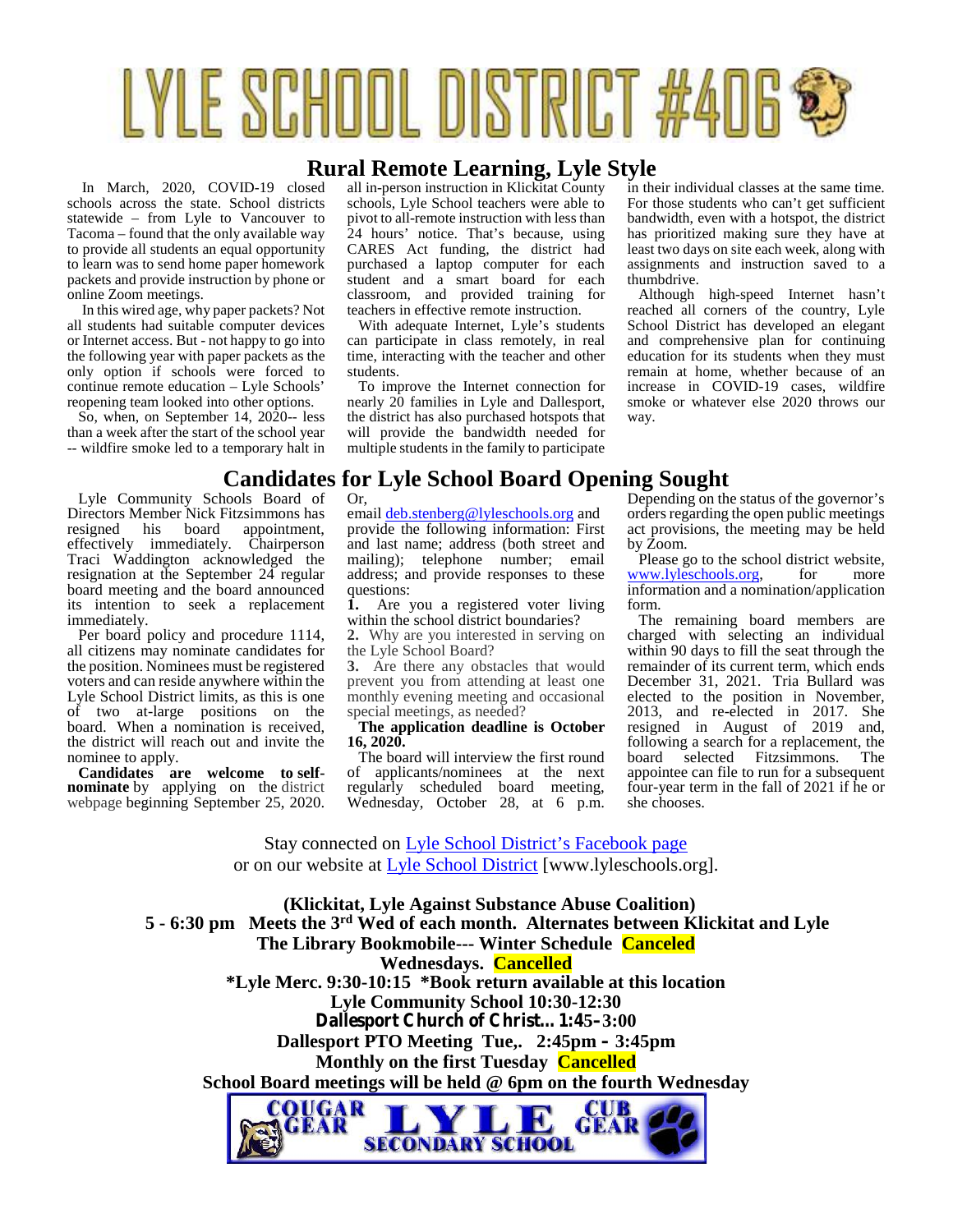#### **CRUISE NITE**

THE DALLES EAGLES LODGE

Date/Time: Saturday Oct 10<sup>th</sup> 3-5 pm Where: Eagles lodge 2006 w 7<sup>th</sup> St. On the Grass



MUSIC: DJ SPINNING THE CLASSICS

Food: Rib Dinner \$13 Includes Ribs, Cole Slaw **Beans & Roll served 4-6pm Prize for: "President Choice"** October is national crime prevention month so we will have a

"Police Choice" award

## **Gorge Grown Mobile Market**

The Mobile Farmers Market **every Friday, 4-6pm** at the Lyle Activity Center. We're bringing you SAFE, fresh, local food that supports our Gorge farming economy.

The market will look \*very\* different this year with COVID-19 safety precautions in place:

-Please plan on wearing a mask to keep our staff and others safe.

-Keep a 6 ft distance from everyone at all times.

-Do not come if you are feeling unwell or might have been exposed to COVID- 19.

-Send one family member to shop, and offer to shop for your neighbors to minimize market traffic. Until things are back to normal, THIS NOT A LEISURELY SOCIAL EVENT!

To protect you: we will have one staff person to handle food and shop for you, and another to handle all transactions. Farmers markets are designated as essential services, and are much safer than the grocery store.

Remember, if you use your EBT/SNAP card (aka food stamps) at the market we will give you an extra, free \$5 to spend! We also take Credit/Debit cards and cash.

For more information, go to

www.gorgegrown.com/mobilemarket/

## **The Dalles Farmers Market**

Saturdays, 9am-1pm, at City Park (5th & Union)

HOWEVER! market looks \*VERY\* different this year with lots of COVID-19 safety precautions in place. Before you come, you must read and abide by our safety measures, stated here: http://www.thedallesfarmersmarket.com/ safety/

The safety of our shoppers, staff, farmers, and wider community is our utmost top priority. Farmers markets are essential services, just like grocery stores- Let's all do our part to keep each other Help Main<br>safe while supporting our local economy ENERGIZED! safe while supporting our local economy and nourishing our bodies with healthy, nutritious foods.

Like The Dalles Farmers' Market to stay up to date on all the happenings. Stay safe, everyone!

## **Columbia Gorge Vendors Market**

For those of you that depend on yearly events for your home businesses, like Cherry Fest, St Mary's Christmas Bazaar, Huckleberry Fest and the like...not to mention those of you that do your Holiday shopping to help support local artists.

Check out the Facebook page for buying and selling your crafts. This puts all vendors in one convenient, virtual shopping bazaar.

Find our group here!!

https://www.facebook.com/groups/738 079160270844/?ref=share



**Last Day of** Last day<br>of the the

summer tourist season at the Original Wasco County Courthouse is Saturday, Sept. 26. The 1859 building at 410 West Second Place, The Dalles, welcomes visitors from 11 a.m. to 3 p.m.

Local and area visitors looking for the end-of-season open day. Displays include the sheriff's office, jail cell with its display of handcuffs and leg irons, and the courtroom that served the largest county ever created in the United States.

February regional history programs will determined. The 2021 open days will begin if and when tour boats resume operations in the spring and continue weekends through the summer.

Masks are required and COVID-19 precautions will be observed. Admission is free to members and \$3 per adult, \$2 for ages 12 to 18, and \$1 for children ages 6 to 12.

## **2020 Fall Raffle Drawing! The Dalles Main Street Program Win up to \$5000**

**Nov. 2, 2020 at 12 PM – 12:30 PM** GRAND PRIZE UP TO \$5,000! Five 2nd place winners will receive a Main Street Hoody (\$45 value)

Help Main Street keep Downtown This a  $25/75$  raffle.

You or a friend may be the BIG WINNER of 25% of the pool. Help us reach the \$20,000 pool goal. Tickets are sold in bundles of 10 for \$10 25% of all raffle entry funds go to the Big Winner. 75% for funding The Dalles Main Street operations.

## **Some Gorge Recreation Sites Reopen**

**Season** ReadySetGOrge.com. The U.S. Forest Service and Oregon State Parks have decided to re-open some recreation sites in the Columbia River Gorge National Scenic Area that were closed due to fire danger. Oregon State Parks is re-opening previously closed parks along the Historic Columbia River Highway from Larch Mountain to Ainsworth as well as the Angel's Rest Trailhead and trail and Mount Defiance at Starvation Creek. Scenic Area Manager Lynn Burditt emphasized several sites within the area will not be re opening. Public safety closures near Eagle Creek, Herman Creek, and several other locations remain in place and are not related to recent wildfire risks. To plan around closures and to find open outdoor recreation areas, go online to

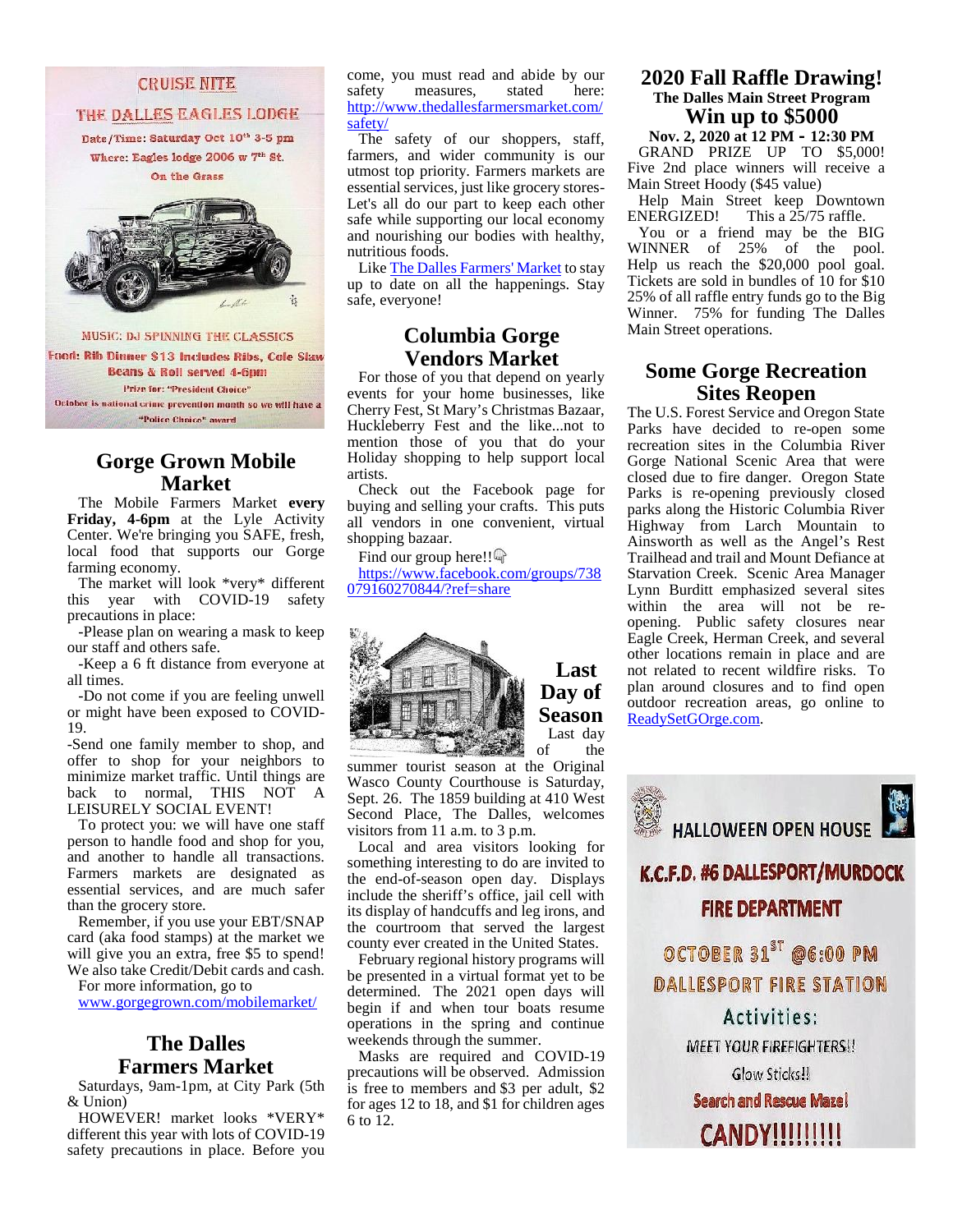## **Dallesport-Murdock Community Calendar**<br>Dallesport-Murdock Fire Dept. KCFD#6 Dallesport-Murdock Community Council

**630 Central Ave. P.O. Box 215 767-1252 136 6th Ave. P.O. Box 8**

**Dallesport-Murdock Community Council** 

**Post Office hours are 8am-2pm M-F Sat. 7:30am-11:00 for package pick up only Phone 767-1577**

| $\frac{1}{2}$ one of the set of $\frac{1}{2}$ of $\frac{1}{2}$ of $\frac{1}{2}$ of $\frac{1}{2}$ of $\frac{1}{2}$ of $\frac{1}{2}$ of $\frac{1}{2}$ of $\frac{1}{2}$ of $\frac{1}{2}$ of $\frac{1}{2}$ of $\frac{1}{2}$<br>October 2020<br><b>BLM</b> |                                                                                                    |                                                                                                                |                                                                                                                     |                                                     |                                                                                                          |                                  |  |  |  |  |
|-------------------------------------------------------------------------------------------------------------------------------------------------------------------------------------------------------------------------------------------------------|----------------------------------------------------------------------------------------------------|----------------------------------------------------------------------------------------------------------------|---------------------------------------------------------------------------------------------------------------------|-----------------------------------------------------|----------------------------------------------------------------------------------------------------------|----------------------------------|--|--|--|--|
| <b>Sun</b>                                                                                                                                                                                                                                            | <b>Mon</b>                                                                                         | <b>Tue</b>                                                                                                     | <b>Wed</b>                                                                                                          | <b>Thu</b>                                          | Fri                                                                                                      | <b>Sat</b>                       |  |  |  |  |
| <b>AA Meetings</b><br>Wednesdays<br>and Sundays<br>7pm<br><b>Lyle School</b><br>Library<br>625 Keasey<br>360-870-3321<br><b>Cancelled</b>                                                                                                             |                                                                                                    |                                                                                                                |                                                                                                                     | <b>International</b><br><b>Coffee Day</b>           | $\overline{\mathbf{2}}$                                                                                  | 3                                |  |  |  |  |
| $\vert 4$<br><b>National</b><br><b>Taco Day</b>                                                                                                                                                                                                       | 5                                                                                                  | 6<br><b>Senior Lunch</b><br>Lyle<br><b>Cancelled</b>                                                           | 17                                                                                                                  | 18<br><b>Community</b><br>Council<br><b>Meeting</b> | lQ                                                                                                       | 10                               |  |  |  |  |
| 11                                                                                                                                                                                                                                                    | 12                                                                                                 | 13                                                                                                             | $\vert$ 14                                                                                                          | $\vert$ 15                                          | 16                                                                                                       | 17                               |  |  |  |  |
|                                                                                                                                                                                                                                                       | <b>Post Office</b><br><b>And Banks</b><br><b>Closed</b><br><b>Indigenous</b><br><b>Peoples Day</b> | <b>Senior Lunch</b><br>Lyle<br><b>Cancelled</b>                                                                | <b>Fire Dist.</b><br><b>Biz Meeting</b><br><b>Commissioners</b><br><b>Meeting</b><br><b>National Dessert</b><br>Day |                                                     | <b>November General</b><br><b>Election</b><br>18 day voting period<br>begins<br><b>World Food</b><br>Day |                                  |  |  |  |  |
| 18                                                                                                                                                                                                                                                    | 19                                                                                                 | 20<br><b>Senior Lunch</b><br>Lyle<br><b>Cancelled</b><br><b>Water Dist.</b><br><b>Meetings</b><br>Webex 6:30pm | 21                                                                                                                  | 22                                                  | 23                                                                                                       | $\overline{24}$                  |  |  |  |  |
| 25                                                                                                                                                                                                                                                    | 26                                                                                                 | 27<br><b>Senior Lunch</b><br>Lyle<br><b>Cancelled</b>                                                          | 28                                                                                                                  | 29                                                  | 30                                                                                                       | 31                               |  |  |  |  |
|                                                                                                                                                                                                                                                       | <b>National</b>                                                                                    |                                                                                                                | <b>National</b>                                                                                                     |                                                     |                                                                                                          | <b>Happy</b><br><b>Halloween</b> |  |  |  |  |
|                                                                                                                                                                                                                                                       | <b>Pumpkin Day</b>                                                                                 |                                                                                                                | <b>Chocolate Day</b>                                                                                                |                                                     |                                                                                                          |                                  |  |  |  |  |
| <b>Fall Back!</b><br>Ballots must be in by 8pm November 3rd.<br><b>November 1st</b><br><b>Election Drop Boxes located at</b>                                                                                                                          |                                                                                                    |                                                                                                                |                                                                                                                     |                                                     |                                                                                                          |                                  |  |  |  |  |
|                                                                                                                                                                                                                                                       |                                                                                                    |                                                                                                                |                                                                                                                     |                                                     |                                                                                                          |                                  |  |  |  |  |
| Dallesport - Community Center parking lot, 136 6th St.<br>Lyle - Lions Club parking lot, Intersection of 5th St. and Hwy. 14<br>ylight Saving Time onds at 2:00 AM                                                                                    |                                                                                                    |                                                                                                                |                                                                                                                     |                                                     |                                                                                                          |                                  |  |  |  |  |